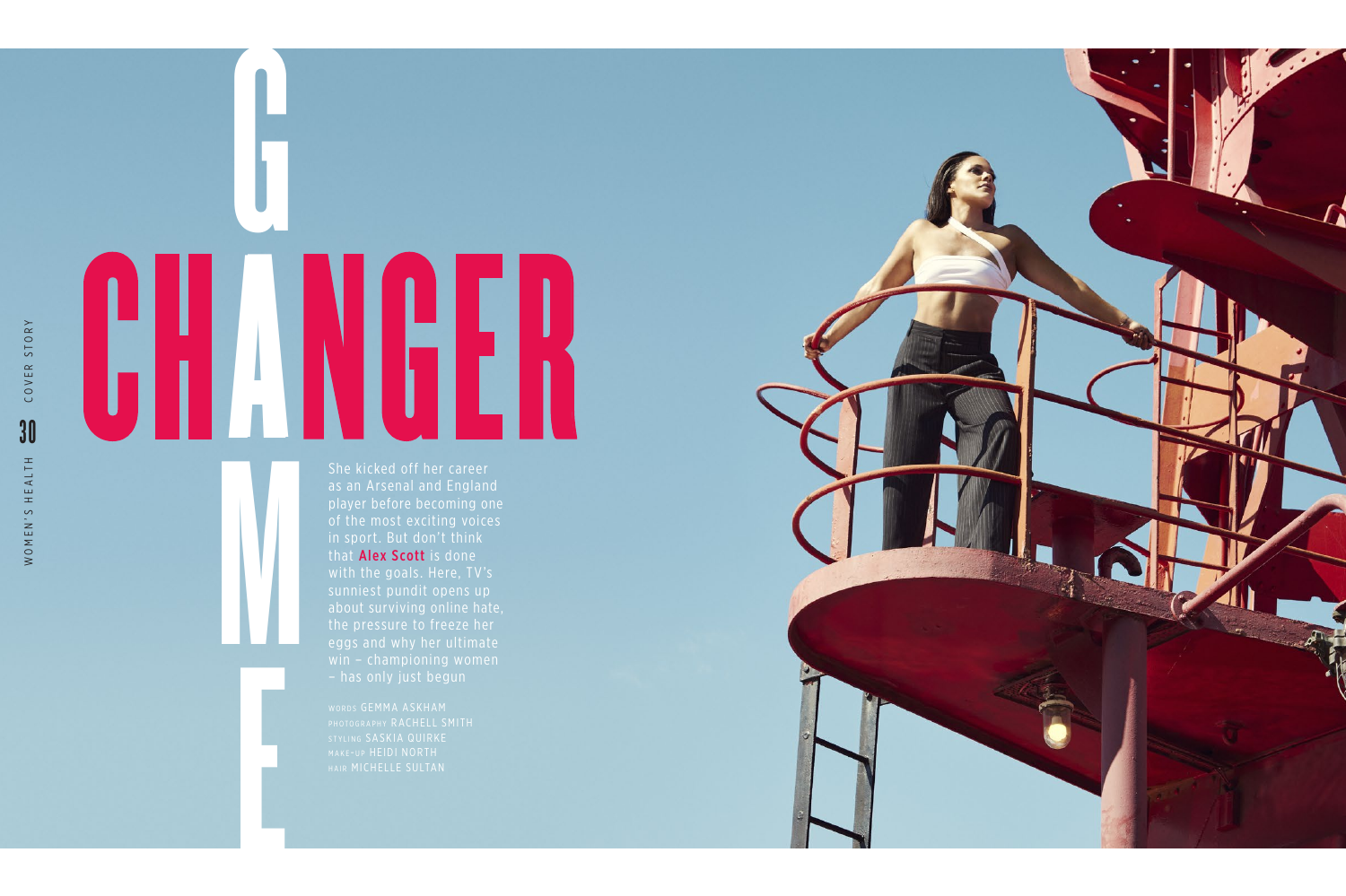



hink back to your worst teenage job and, chances are, you thought it was a stinker. But Alex Scott's was genuinely a nose-pincher: in her early years at Arsenal, the then 16-year-old washed the Premier League men's kit to make ends meet. There's a photo of her at the club she would go on to captain, beaming beside Ian Wright, with boxes of kit stacked behind her – quite literally doing the blokes' dirty work. Only Alex Scott – Olympian, the first female football pundit on Sky Sports and seeker of silver linings – could spin sweaty shorts into a life lesson. 'It's [about] taking those moments where you can to learn. I [got to] watch the male players train, I was learning from *Arsène Wenger*,' she fan-girls, with true TED-talk wisdom. In this back to your worst<br>teenage job and, chances<br>are, yout hought it was a<br>striker. But Alex Scott's systemether: the realy years at strangly an ose-pincher:<br>the realy years at Alex Scott's was<br>genuinely a mose-pincher

It's the Monday before football almost came home when Alex's face appears on a screen in mine. This isn't all that unusual; I'm a huge football fan, and over the past year, I've seen more of her than some of my own friends. As we connect on Zoom, there isn't a trace of the HD make-up Alex might wear while presenting on *The One Show*. The sequins from *Strictly Come Dancing*, on which she came fifth in 2019, have been replaced by a Nike running top, simple gold

studs and a ponytail that she's fixing into place, having just returned from boxing. On this rare morning off, she isn't at the office – the *Football Focus* studio – but at home in north-west London. Getting an audience with the voice of 2021 has been a game of diary tennis: studio call-ins thwarting our chats to the point where I joke about how she ever arranges a date. Not that it should come as any surprise that our cover star is in demand: people have wanted a piece of her since she was scouted aged eight.

## PAVING THE WAY

I'm reluctant to use the word 'journey', since it's more hackneyed than hipster bike shops selling expensive coffee, but Alex has certainly been on one. Brought up on a council estate in the east London borough of Tower Hamlets, Alex and her brother Ronnie were raised by their mum Carol, a pub manager, after Alex's dad walked out when she was seven. Playing football was her escapism, and her Wembley was an enclosed pitch known as a cage. 'It was four walls, concrete, we had big gas works cylinders around us. When you picture it, there's no inspiration from it, but that cage was everything; a place of freedom, where I could dream of being somewhere else.' It was pure skill that paved the way for Alex when, aged eight, she joined her brother's team for a tournament and caught the eye of Vic

Akers, founder of Arsenal's women's team. Alex worked her way up from youth to senior team, using the men's laundry room to supplement an income that would otherwise just cover her bus fare. It was only after Alex was drafted to join Women's Professional Soccer – a new professional league in the US – at 25 that she could finally ditch the pants part-time jobs. 'Fast-forward to where the game is now for female footballers and I'm proud that we're in a space where they get paid, they have sponsorships, they've got enough to be like, okay, this *is* a good salary.' Pay in the Women's Super League (WSL), England's top tier, starts at around £20,000, but can reach £200,000 a year. Sure, it's nowhere near the average Premier League salary of £3million, but it cements 'female footballer' as something it wasn't when Alex started – a proper job.

There's zero doubt that Alex's 16-year football career – in which she represented Team GB at the 2012 Olympics and won six top division titles, seven FA Cups and a Champions League before playing her final game in May 2018 – spurred that elevation. I've interviewed many former athletes, and the push to retire is pretty identikit: injury, age or bowing out before the two aforementioneds force you out. For Alex, the idea to start using her voice off the pitch was planted almost a decade before she'd actually

retire. 'I'd been frustrated,' she admits. 'In sport, you have so many amazing stories and I don't think they get told. I used to see my teammates – full of personality – give interviews and they would be a totally different person: they'd be scared, their guard was up. We weren't shining a light on sportswomen. It was all, "look how muscly she is", always in this negative way. It felt like there was a new thing I needed to do to help my sport move forwards, and that was transitioning to [a job in the] media.'

Keen to prevent criticism that she'd been given a leg up, Alex used her evenings to study for a degree in sports journalism and broadcasting. As she neared retirement, TV cameos began to trickle in. And as the public lapped up her insightful, well-prepared commentary, Alex made firsts happen – at the BBC (becoming the first female pundit at a men's World Cup), on Sky Sports, then as the first permanent female host of

*Football Focus*. A few days after our interview, Alex's team confirmed that she will be the first female commentator on *FIFA 22*, the world's biggest sports video game, when it's released next month.

## ATTACKING PLAYER

But while Alex was beaming across TV screens, dark things appeared on social media. Sexist abuse. Racist abuse. Death threats. 'Being an athlete, you're used to criticism, and I could always take that as a footballer in terms of: "I don't think you had a good game." But trolling – it's not related to what I can improve. I went from being on screen doing a job I love to thinking: "I know what's going to happen as soon as I step off this chair." Do I carry on? Is it even worth it?' In the short period between our interview and this magazine going to print, not only does Alex tell us of her devastation when three of England's youngest male players –

## **'In s port , you have so man y amazing stories and I don't think they get told '**

PREVIOUS PAGE: BIKINI TOP, JADE SWIM TROUSERS, H&M DRESS, STAUD BOOTS, REISS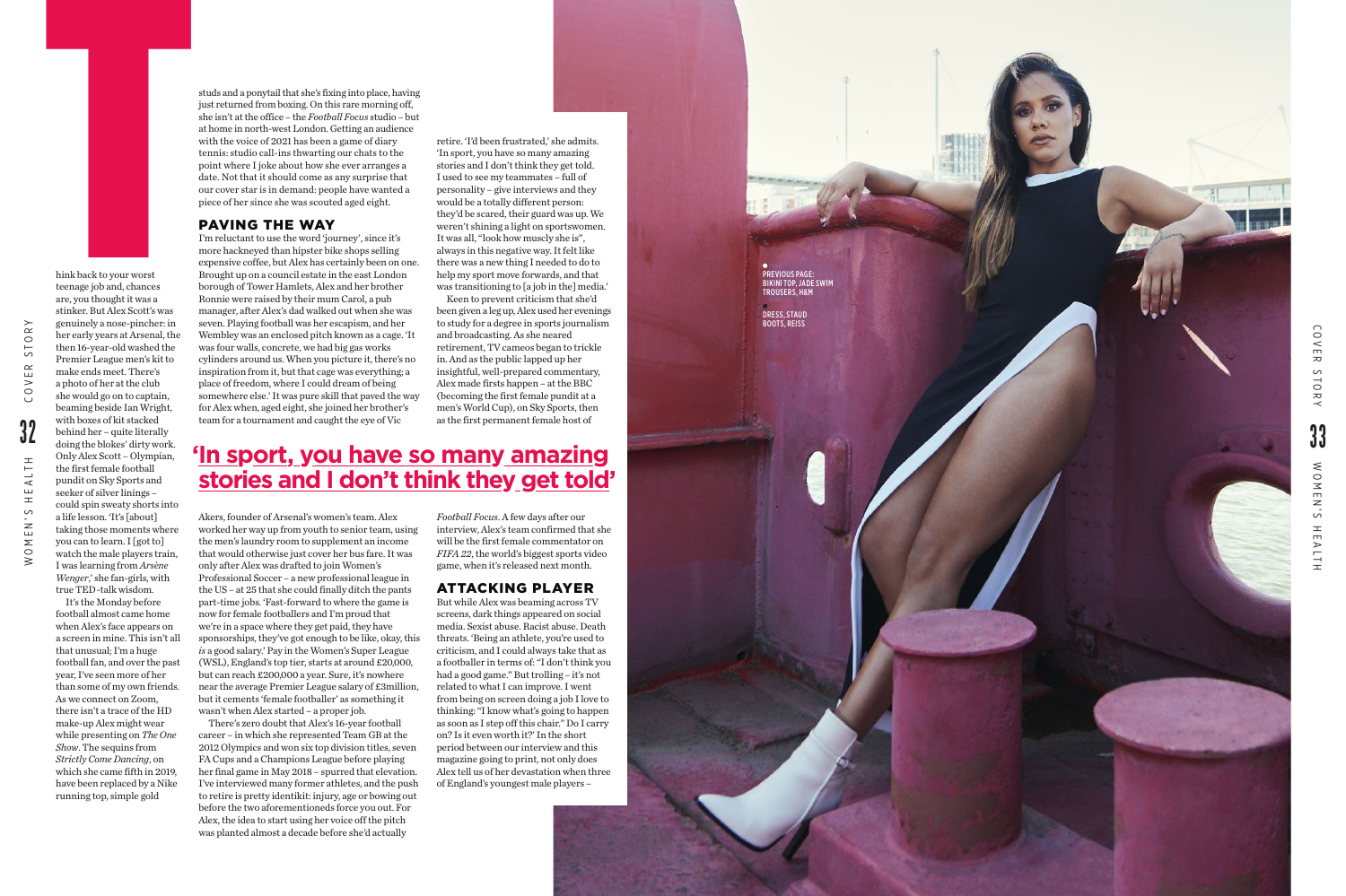Marcus Rashford, Bukayo Saka and Jadon Sancho – are subjected to unthinkable racial abuse on social media after they missed penalties in the Euro final, but she sparks a controversial debate of her own. While presenting the Olympics coverage, Alex was criticised by ex-House of Lords member Digby Jones for her 'inability to pronounce her g's at the end of a word.' She retorted by saying she was proud of her accent, and her background.

One hopes Alex's past experiences of criticism, while heartbreaking, mean she's more resilient than when she first faced her own trolls – telling no one and quietly falling apart. 'I was in a dark place and I've spoken about turning to drink…' (at her lowest, Alex would drink a bottle of wine a night to fall asleep). 'I was lonely. I'd go home and it felt like I was all on my own. [I'd think], I've got no one to talk to, no one knows what I'm experiencing or going through. Until, eventually, the only thing I could do was tell everyone. That was my, "I can't take it any more, I need to tell you all what I'm going through" moment.' Alex discovered Sporting Chance Clinic – a mental health service for athletes, founded by former England and Arsenal men's captain Tony



Adams. And vocalising her As you might have gathered,

struggles with a professional proved transformative. 'Going to therapy was the most enlightening thing I've ever done in my life. I love it. I will never stop,' she enthuses. Alex has become an open book – even when it comes to her personal life. When she

# **'Going to therapy was the most enlightening thing l've ever done in my life'**

appeared on the *WH* podcast, *Going For Goal*, last October, she told Editor-In-Chief Claire Sanderson that she was considering freezing her eggs. Now, a month before Alex turns 37, I ask if she did it. 'It's still something I go back and forth with,' she shares. 'Sometimes, my friends put pressure on me: "Alex, you're not getting any younger, you need to do this." But right now, I'm loving life – so why add pressure on myself because other people are saying it's time to freeze your eggs?' I tell Alex that I'm impressed by how frankly she talks about a subject as tiptoed-around as fertility. But she likens it to talking about therapy. 'Therapy's helping me, so why am I not going to talk about it? With a woman's decision to get her eggs frozen – you do it for you, forward-planning, why be ashamed of that? It's [about] taking away those stigmas that other people put on you. I get that all the time: "Why are you single?" Like, sorry, do I have to be with someone?!' she laughs. 'On my days off, all I want to do is hang out with my girlfriends,



go out to a theatre show, listen to music or have a couple of wines. I'm not going to apologise for being single.'

## FIGHTING FIT

Nor is Alex about to apologise for her lifestyle since retiring from professional football. Yes, multiple wines were just mentioned. While she enjoys eating a healthy diet for the most part – breakfast is a smoothie or juice, and she's edging towards a vegan diet after watching

*Seaspiracy* on Netflix– the snack table at work often derails her intentions (hey, we've all been there). As for her approach to exercise, it's rather more boundaried. She's of the 'get it done first thing' school of thought. On Mondays, Wednesdays and Fridays, it's a boxing session, on the other days, it's a 5k run, with Sunday serving as a rest day. If it sounds like a militant routine, it isn't, she tells me. 'It's not like I *need* to work out, it's just I know how pumped it makes me feel afterwards.'

High energy levels are something of a non-negotiable when you're as booked up as Alex is right now, and as we run through her forthcoming reporting roles – the Olympics, *Football Focus*, Soccer Aid – I'm conscious of spending too much time hogging some of the most in-demand vocal cords in the game. But before we go our separate ways – Alex will grab a quick walk in Regent's Park, hoping to spy the giraffes in neighbouring London Zoo, before she settles in for an afternoon of work-based Zooms – I ask about the last time she appeared in *WH*. It was 2016, back when Alex was playing for Arsenal, that she gamely stripped to her birthday suit as part of our Naked Issue. She was 31 and pure muscle. How does she feel about that photoshoot now? 'When I look at that image, I see someone who was an athlete, whose body – my body – was super strong, but on the inside I wasn't. Whereas now, it's totally flipped. My body isn't built like an athlete's, but because of my experiences, because of therapy, I'm stronger.' And whether she's cheerleading young girls into sport, evolving the representation in broadcasting or using her voice to shatter taboos, Alex is employing every ounce of that inner strength to bring about change. Mark her words.